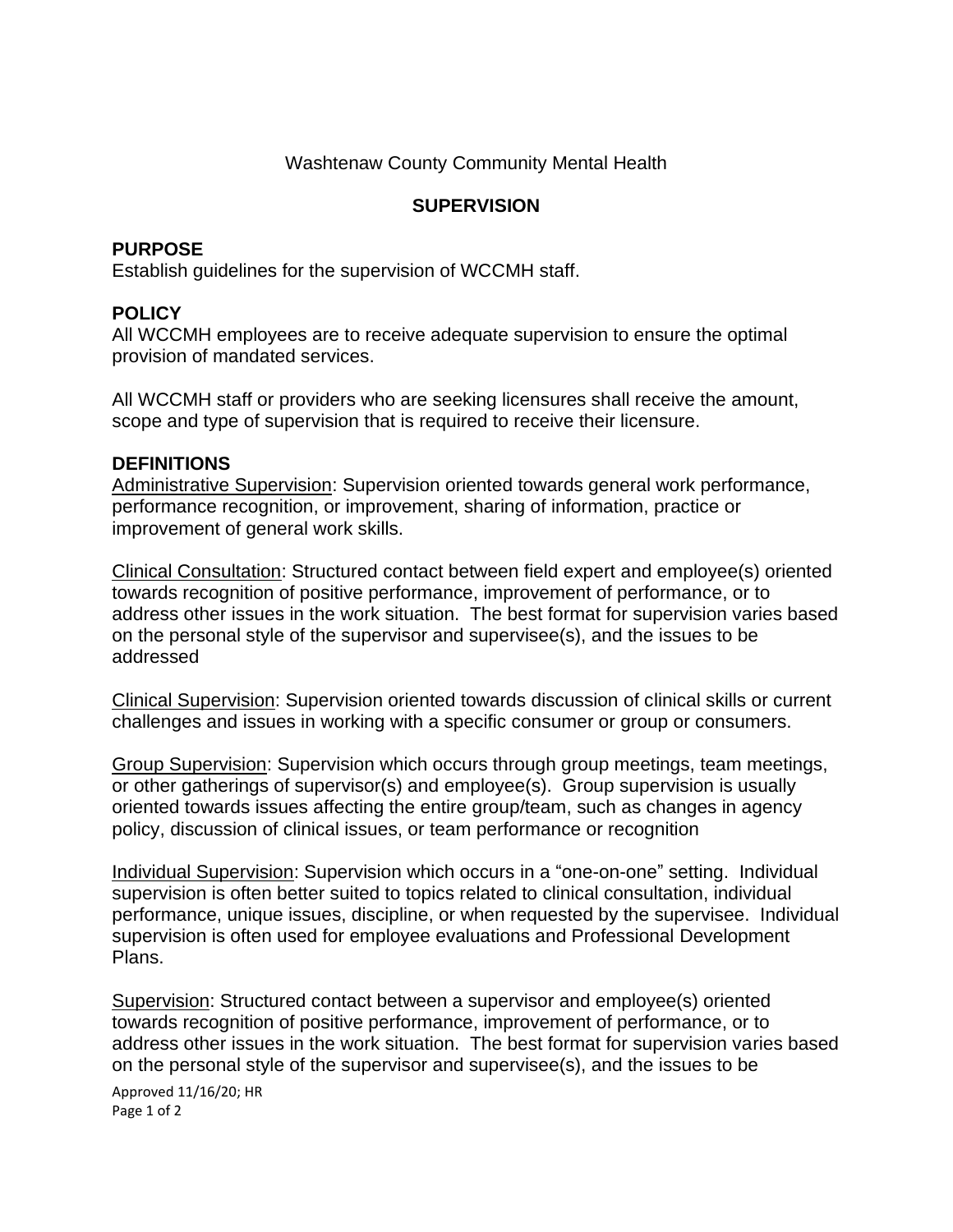#### addressed

Supervisor: Any employee who, as one of their duties, provides clinical or administrative supervision to another employee.

## **PROCEDURES**

*(see procedures manual)*

### **REFERENCES**

(none)

### **EXHIBITS –** *These forms are supplied as samples only; the content can be modified by supervisors as appropriate.*

- A. Individual supervision documentation form-clinical staff
- B. Individual supervision documentation form-clerical staff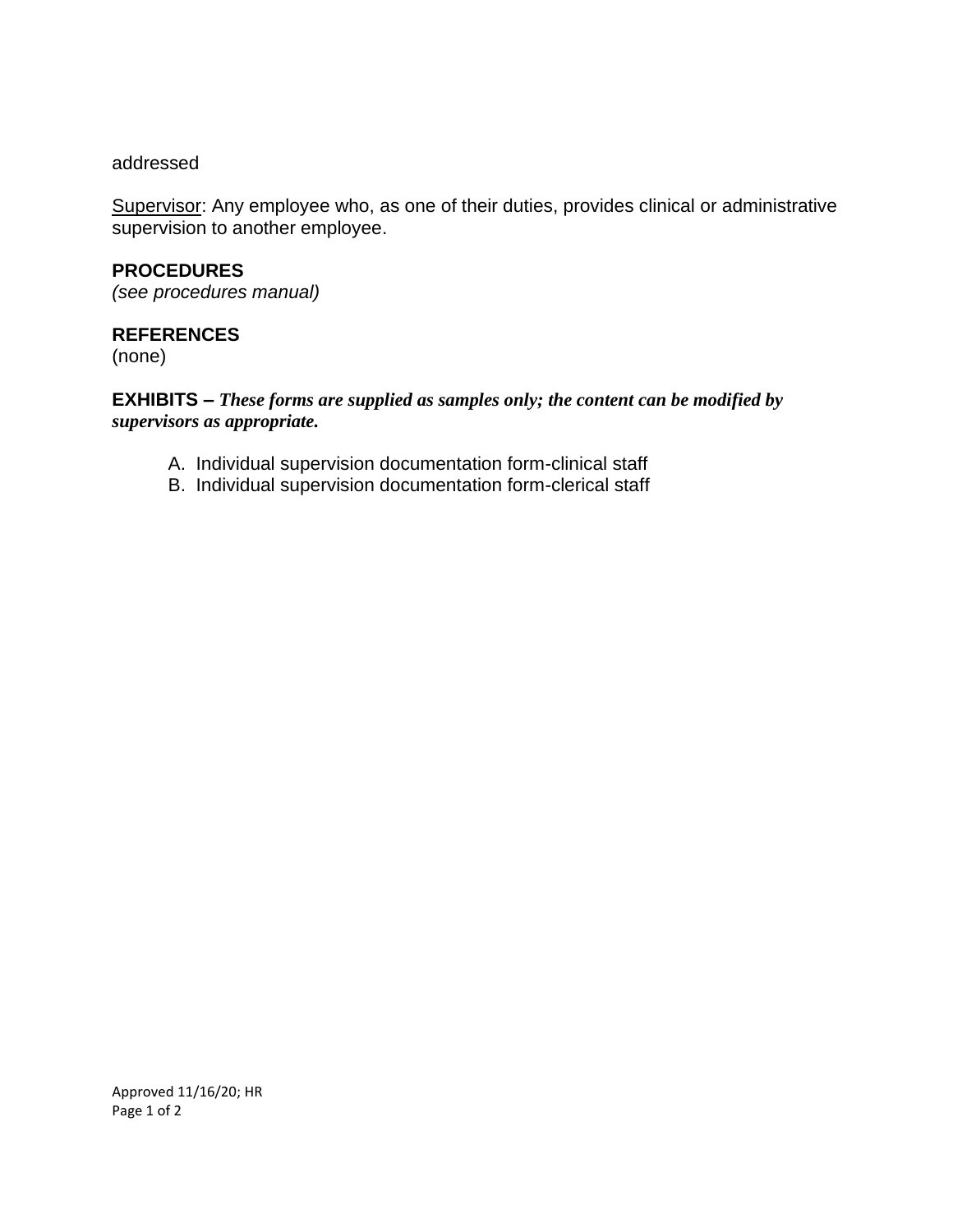# **EXHIBIT A**

| <b>INDIVIDUAL SUPERVISION DOCUMENTATION FORM- Clinical</b>                                                                                            |               |  |  |  |  |
|-------------------------------------------------------------------------------------------------------------------------------------------------------|---------------|--|--|--|--|
| Employee:                                                                                                                                             | Date:         |  |  |  |  |
| Supervisor:                                                                                                                                           | Program/Unit: |  |  |  |  |
| The Three Step Framework- Effective Supervision Questions<br>What do you want to accomplish?<br>1)<br>2) What is working?<br>3) What could be better? |               |  |  |  |  |
| (1) Clinical Case Reviews (review at least monthly)                                                                                                   |               |  |  |  |  |
|                                                                                                                                                       |               |  |  |  |  |
|                                                                                                                                                       |               |  |  |  |  |
|                                                                                                                                                       |               |  |  |  |  |
|                                                                                                                                                       |               |  |  |  |  |
|                                                                                                                                                       |               |  |  |  |  |
| (2) Performance (review at least monthly)                                                                                                             |               |  |  |  |  |
|                                                                                                                                                       |               |  |  |  |  |
|                                                                                                                                                       |               |  |  |  |  |
|                                                                                                                                                       |               |  |  |  |  |
|                                                                                                                                                       |               |  |  |  |  |
|                                                                                                                                                       |               |  |  |  |  |
| (3) Work Plan and Professional Development (review quarterly)                                                                                         |               |  |  |  |  |
|                                                                                                                                                       |               |  |  |  |  |
|                                                                                                                                                       |               |  |  |  |  |
|                                                                                                                                                       |               |  |  |  |  |
|                                                                                                                                                       |               |  |  |  |  |
|                                                                                                                                                       |               |  |  |  |  |
| (4) Other Topics                                                                                                                                      |               |  |  |  |  |
|                                                                                                                                                       |               |  |  |  |  |
|                                                                                                                                                       |               |  |  |  |  |
|                                                                                                                                                       |               |  |  |  |  |
|                                                                                                                                                       |               |  |  |  |  |
|                                                                                                                                                       |               |  |  |  |  |
|                                                                                                                                                       |               |  |  |  |  |

- I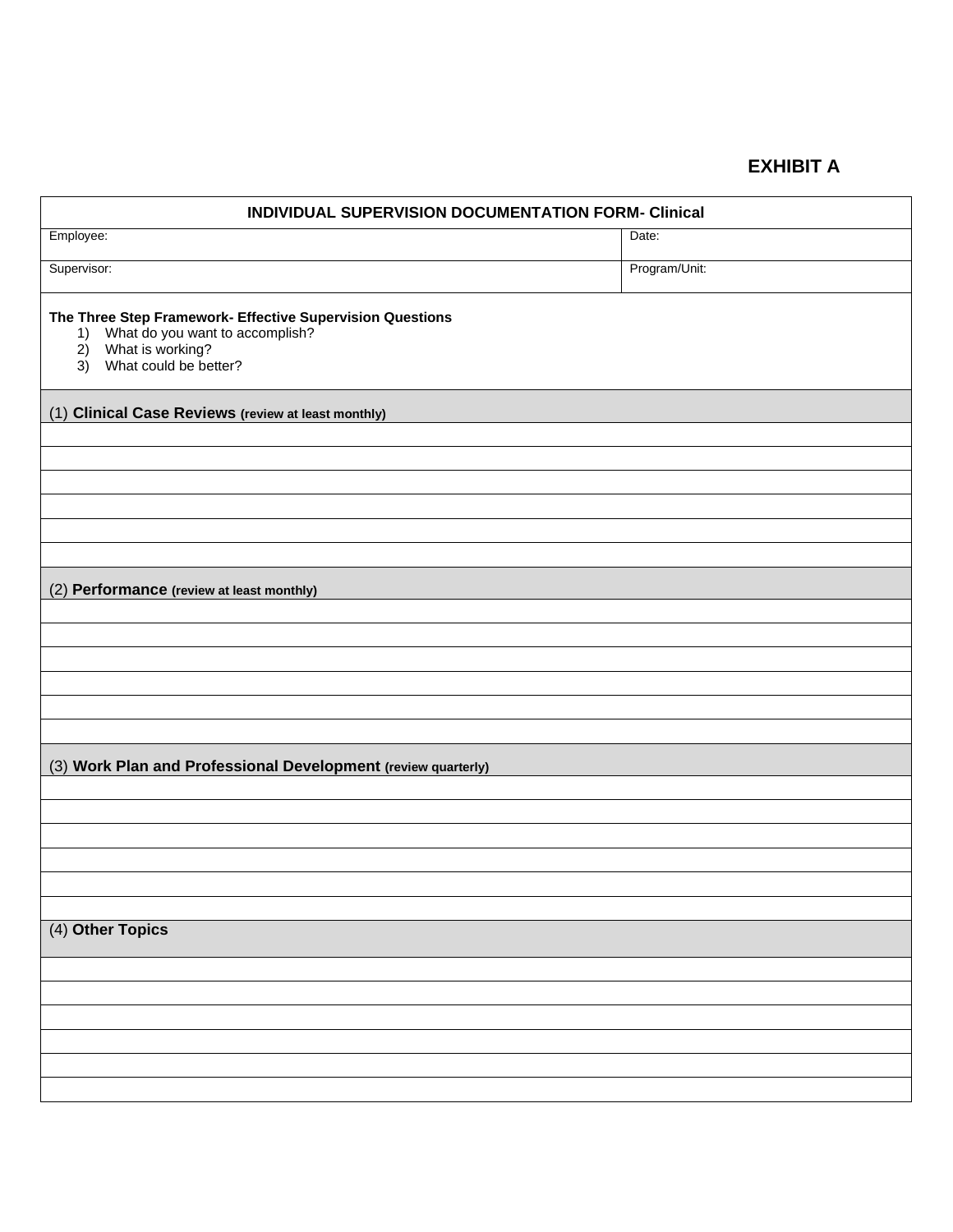| (4) Wellness (secondary trauma support) |       |
|-----------------------------------------|-------|
|                                         |       |
|                                         |       |
|                                         |       |
|                                         |       |
|                                         |       |
|                                         |       |
| (5) Action Steps (follow up)            |       |
|                                         |       |
|                                         |       |
|                                         |       |
|                                         |       |
|                                         |       |
|                                         |       |
|                                         |       |
| Clinical Staff's Signature:             | Date: |
| Supervisor's Signature:                 | Date: |